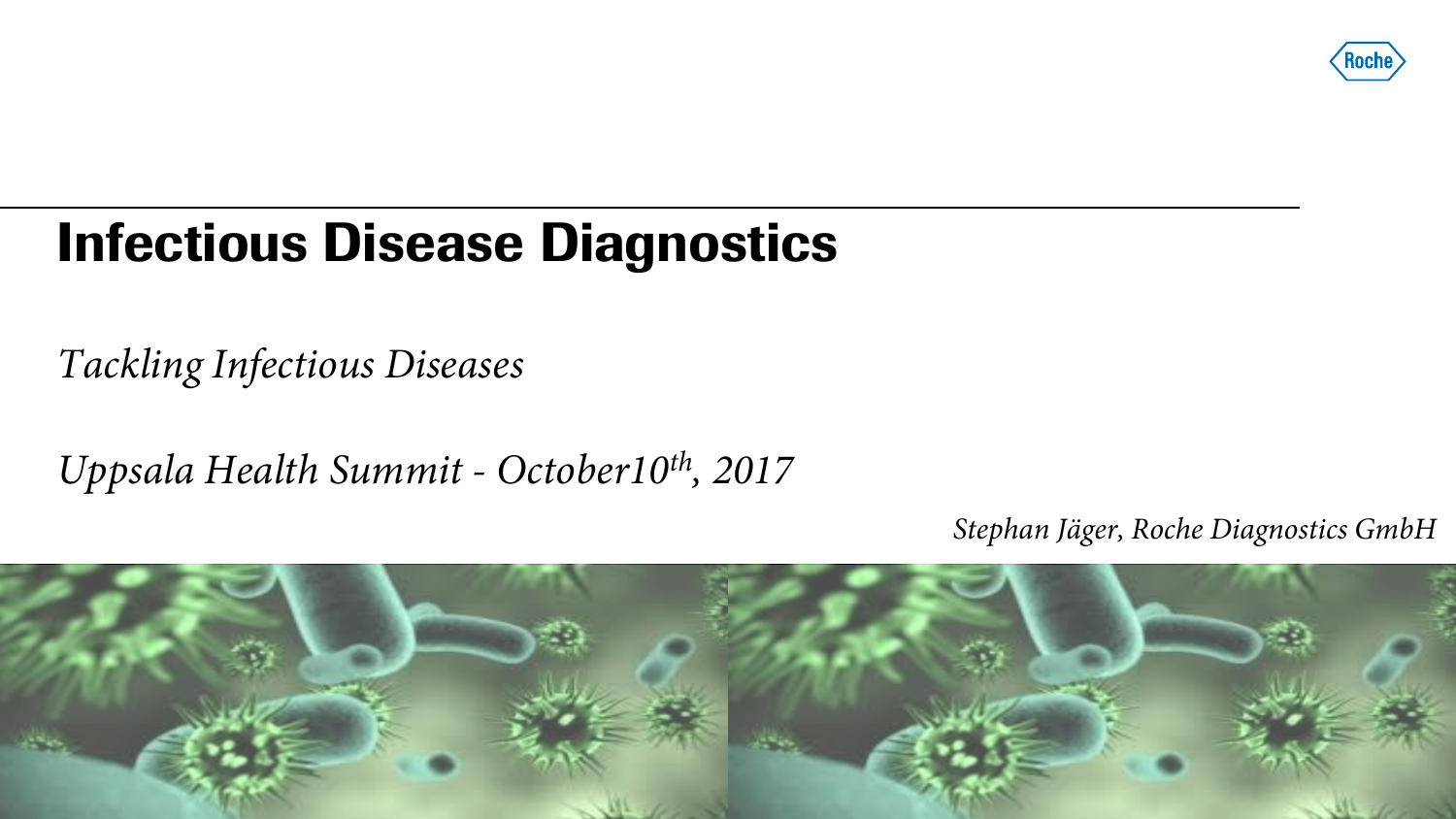## **When to tackle infectious diseases**



## *Prevention & action – contribution from Diagnostic solutions*

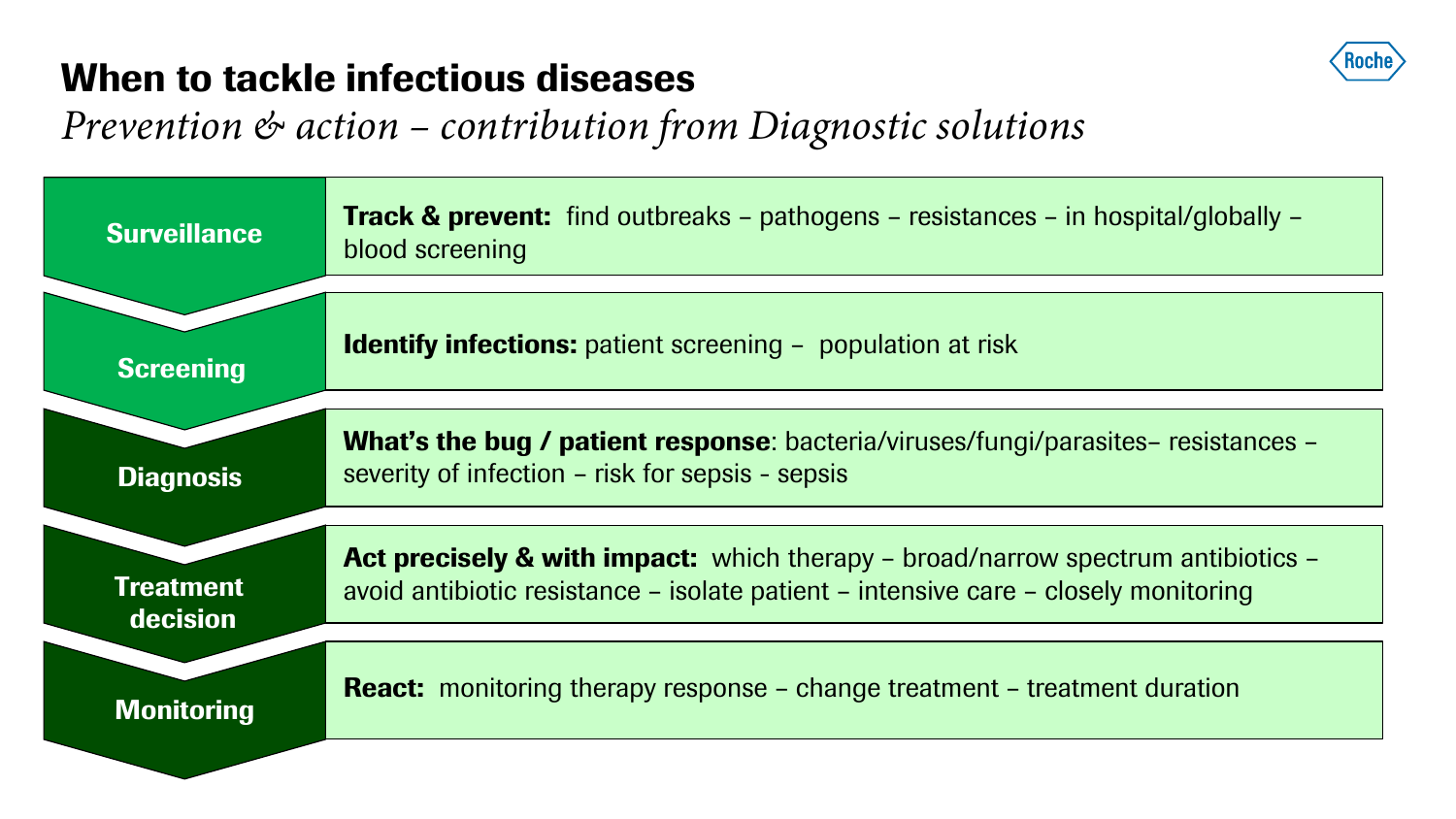## **How to tackle Infectious Diseases**

*Diagnostic technologies*



Koch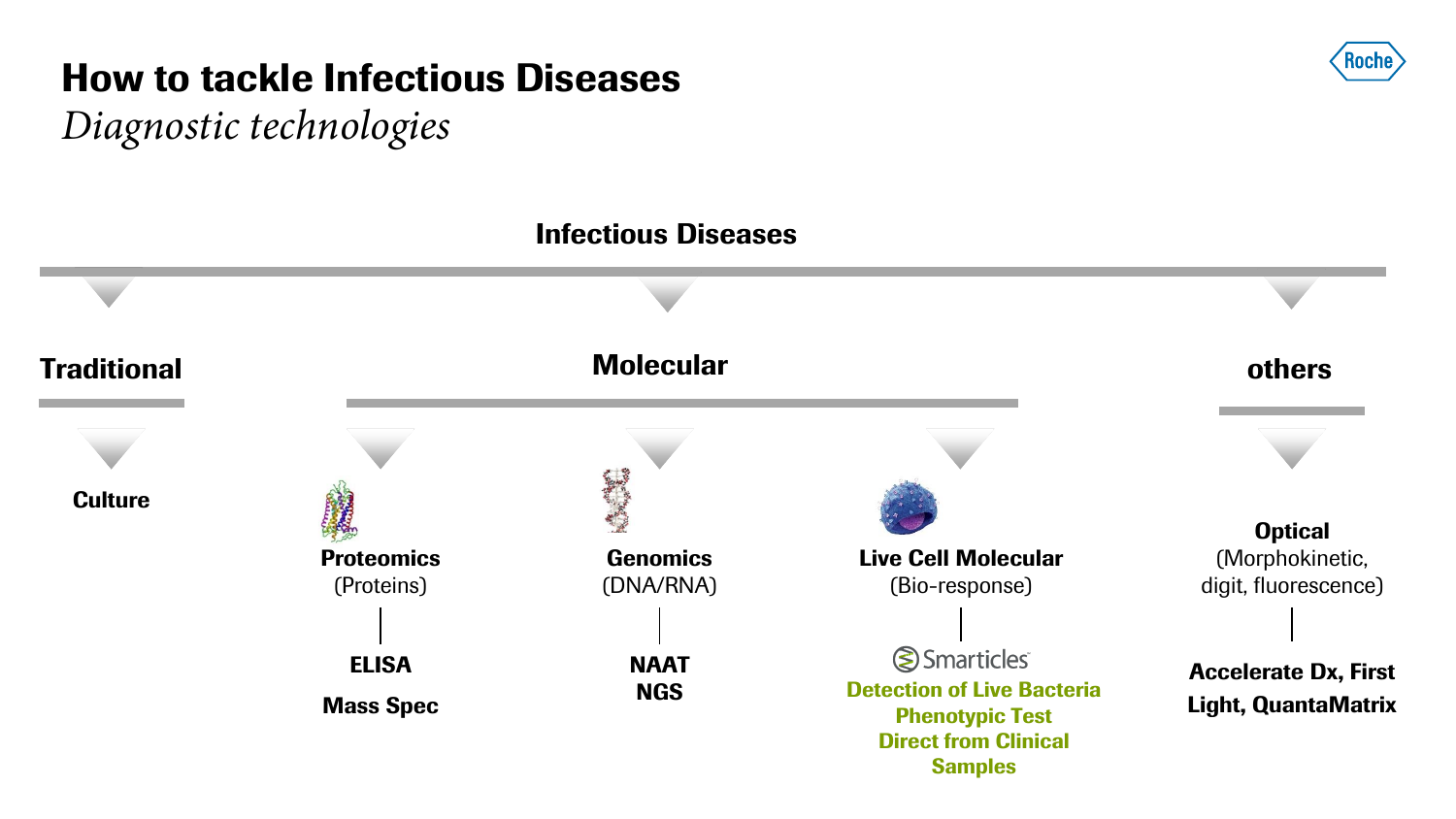

## **Diagnostic Solutions**

*A test result depends on four elements*

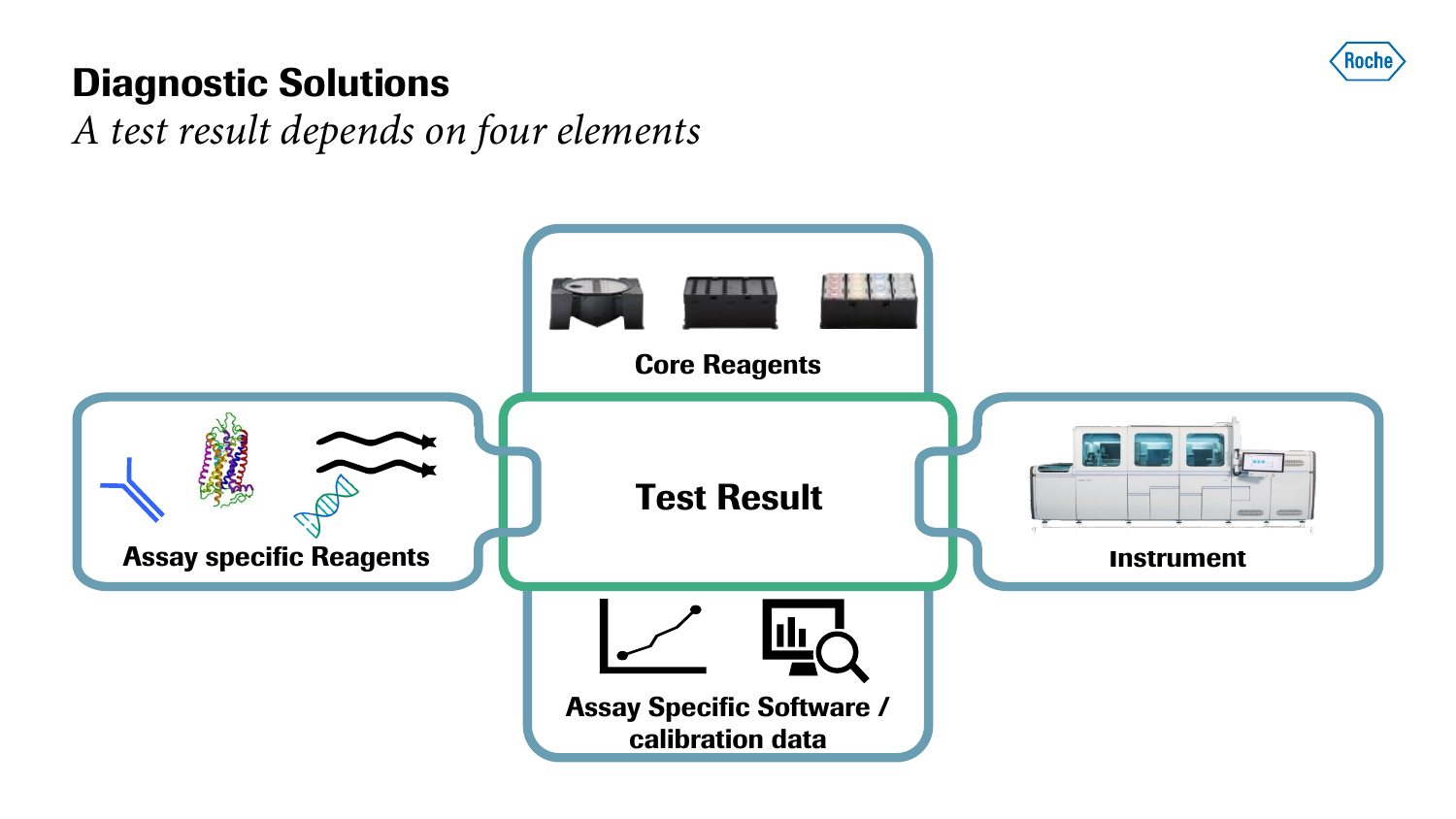

## **Instruments and software**

*Customers need solutions from point of care to high throughput lab*

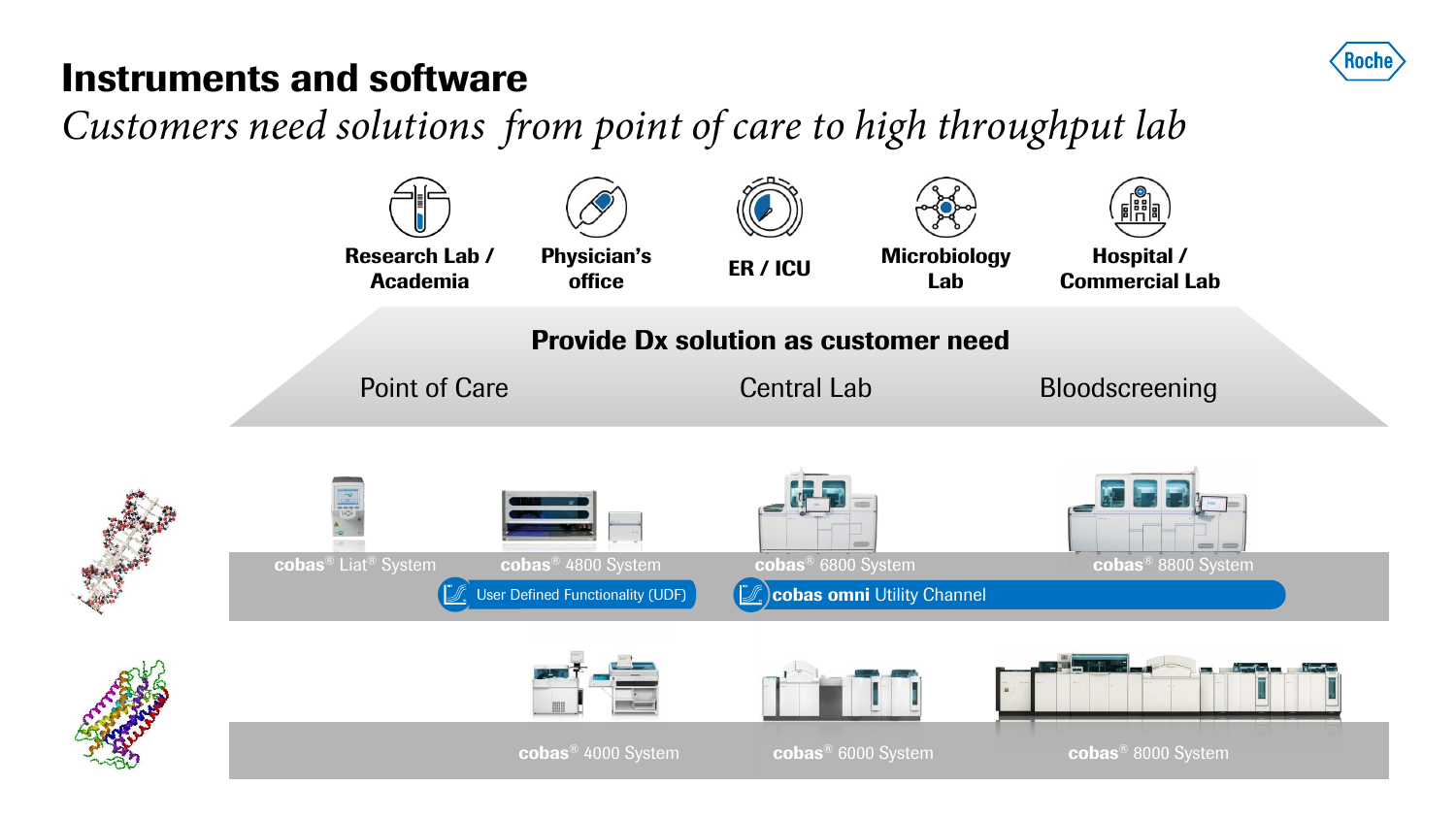

## **Infectious Disease assay portfolio strategy**

*Rapidly increase menu across instruments*

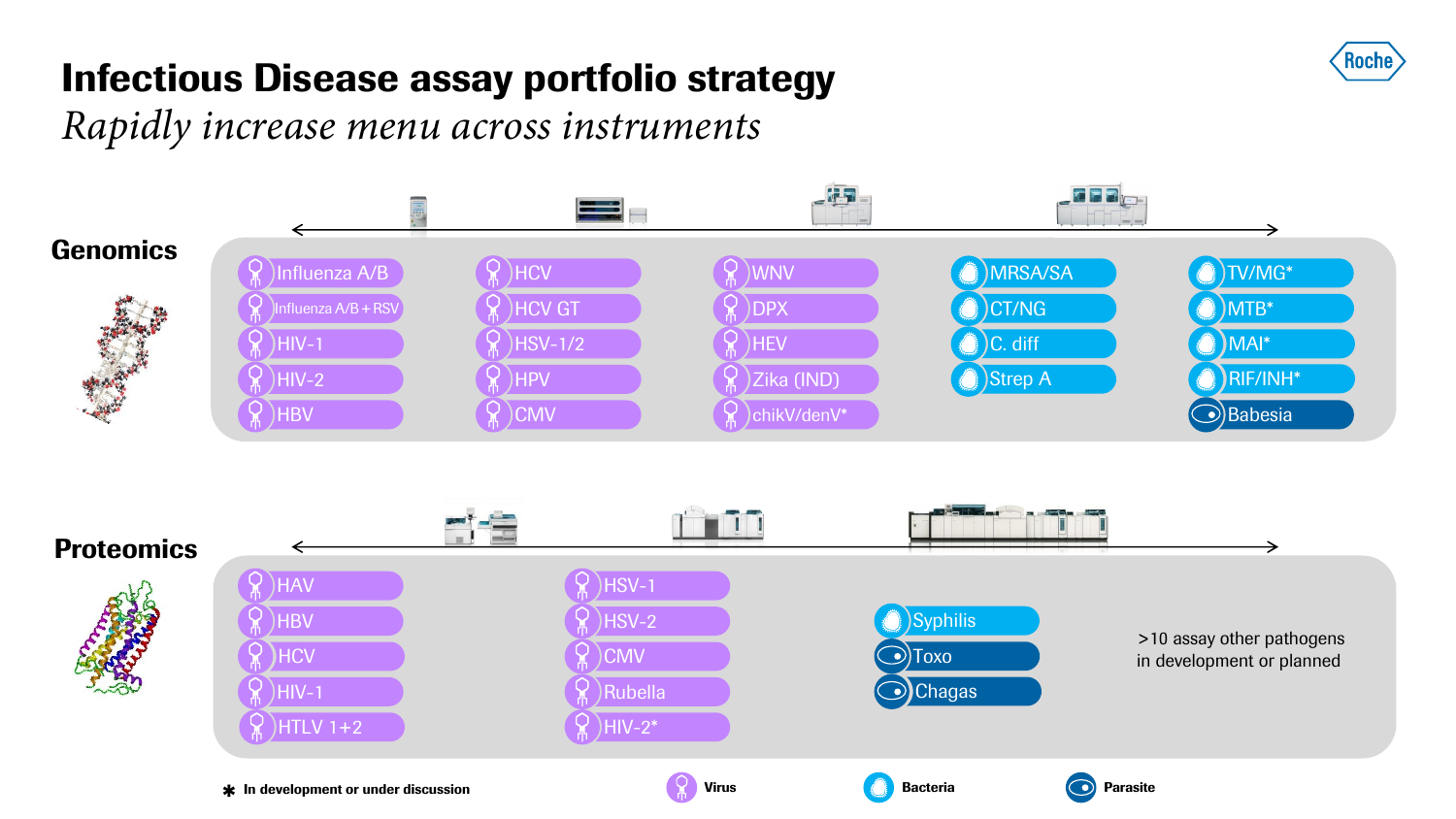## **IVD Assay development requires extensive performance validation**

**Roche** 

*The usual assay development pathway in blood screening*

| <b>Need</b>    | <b>Public health need &amp; market demand</b><br>$\bullet$                                                                                                                   |  |  |
|----------------|------------------------------------------------------------------------------------------------------------------------------------------------------------------------------|--|--|
| <b>Develop</b> | <b>Test Development</b><br>$\triangleright$ Extensive <i>in vitro</i> performance verification testing<br>$\triangleright$ CE review/approval                                |  |  |
| <b>Develop</b> | <b>US Clinical Trials</b><br>$\bullet$<br>$\geq$ 10,000 individual donations & 10,000 pools; reproducibility and other studies<br>$\triangleright$ FDA review/approval (BLA) |  |  |

*Available in CE and U.S.*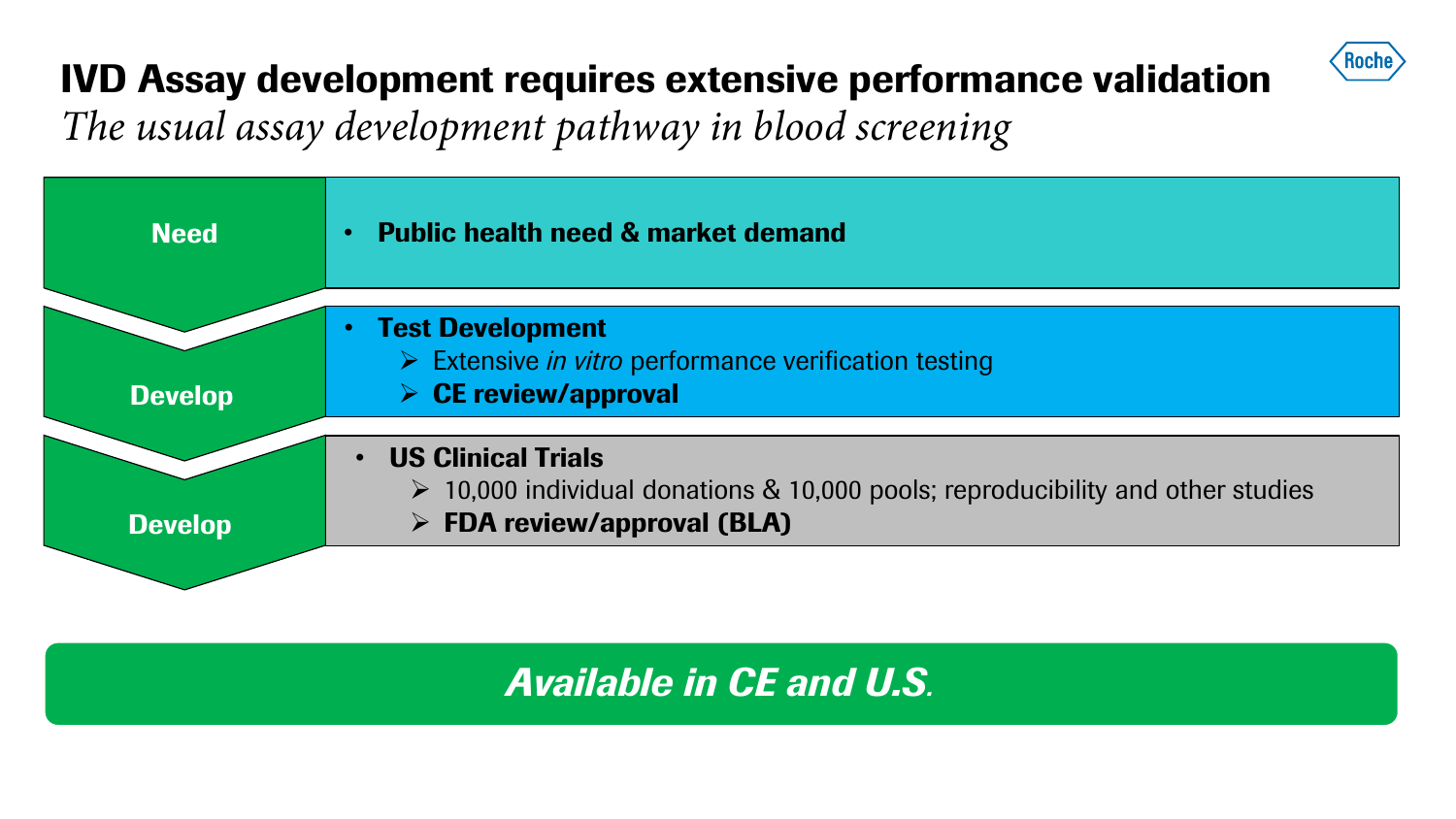

## **Emerging pathogens may require a different approach**

*Donor screening tests for use under IND*

| <b>Need</b>    | <b>Potential public health threat</b><br>No current market demand                                                                                                                 |
|----------------|-----------------------------------------------------------------------------------------------------------------------------------------------------------------------------------|
| <b>Develop</b> | <b>Test Development</b><br>$\triangleright$ Limited performance verification testing                                                                                              |
| <b>Prepare</b> | Test available for potential use under investigational new drug (IND) protocol                                                                                                    |
| <b>Extend</b>  | If public health need develops<br>$\triangleright$ Donors can be tested under cost recovery IND<br>$\triangleright$ Test can be further validated with additional studies for BLA |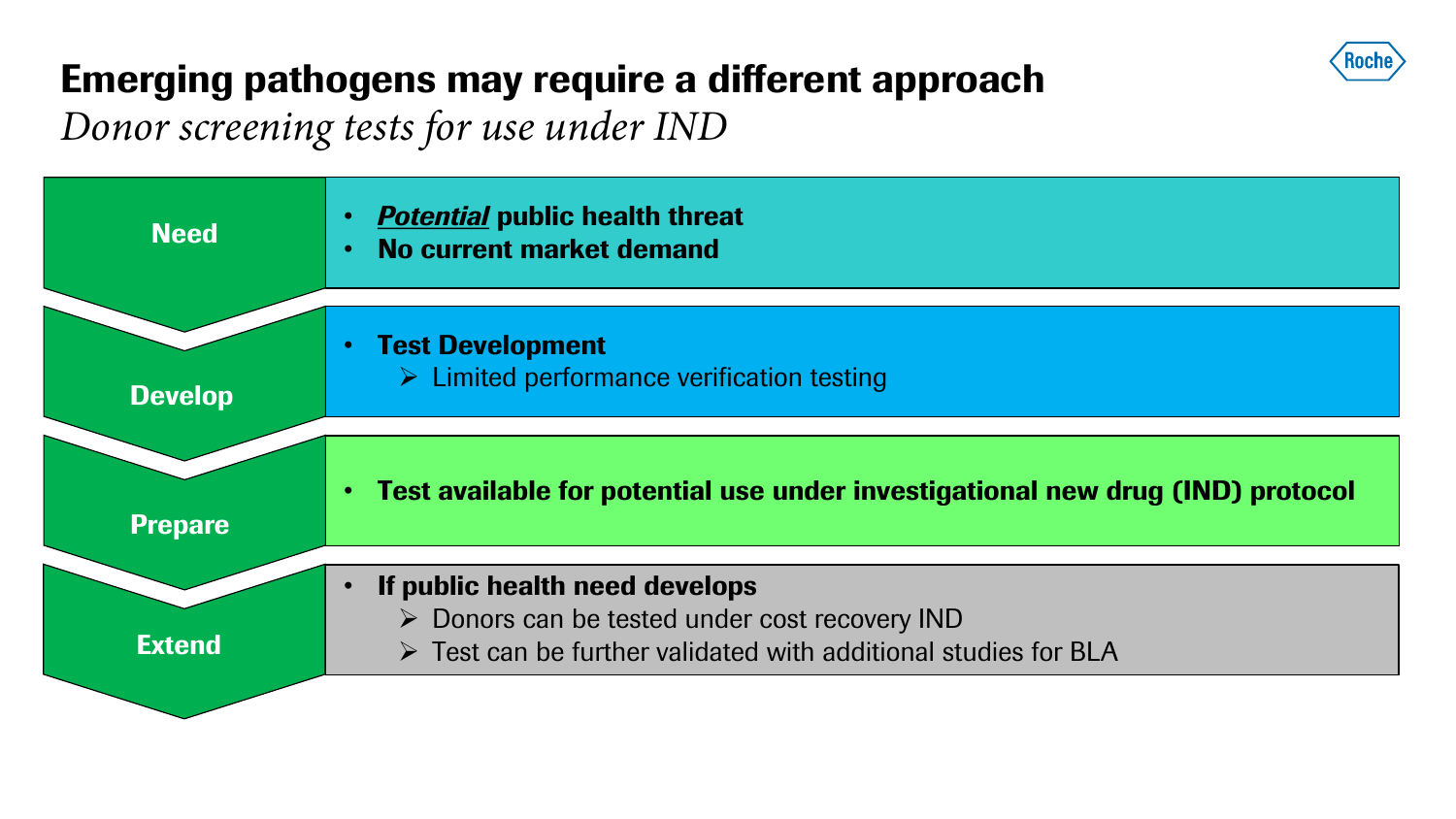

## **Agile assay design software identifies primers and probes**

*Designed to work with cobas omni reagents*

### **Align GenBank sequences**



- Agile assay design software is an *in silico* method to identify best candidate detection set for target pathogen RNA or DNA
- Uses standardized chemistries of **cobas** omni reagents and system thermocycling conditions to quickly winnow potential primers and probes to best choice.
- **cobas** omni reagents and standardized conditions facilitate rapid test design.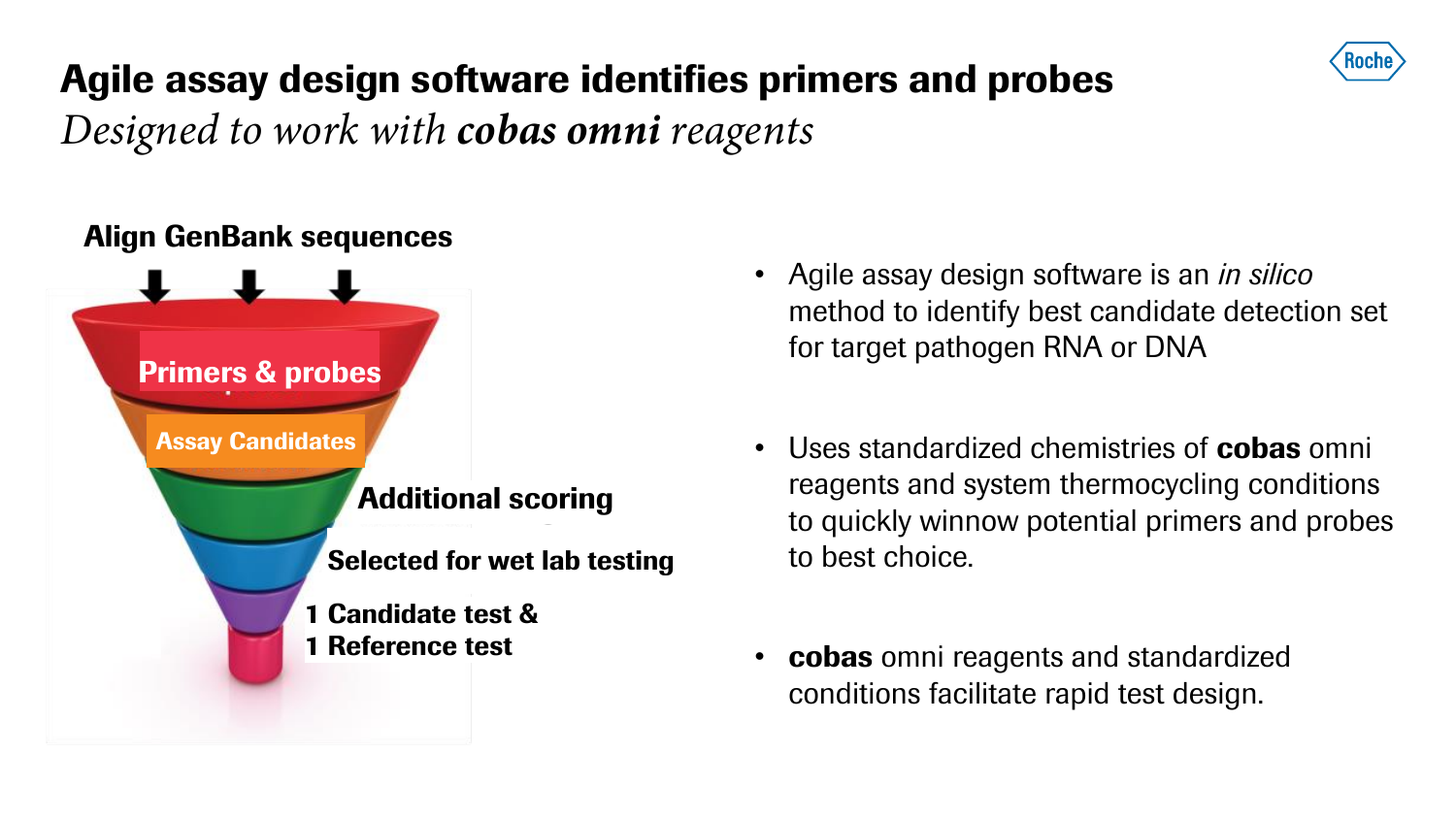## **From A to cobas® Zika in 10 weeks**

## *Response to an emergent public health need*



**Revised Recommendations for Reducing** the Risk of Zika Virus Transmission by **Blood and Blood Components** 

**Guidance for Industry** 



- Zika virus may be spread by blood transfusion.
- An apparent link between microcephaly and Zika in Brazil in **late 2015** sparked global concern.
- First Zika cases reported in Puerto Rico in **December 2015**
- In **early 2016**, FDA reached out to test manufacturers for help with Zika screening test under IND
- **February 2016:** FDA issued Guidance that prohibited use of blood collected in "Zika active areas"
	- IMPACT: Puerto Rico forced to halt blood collections & rely on import from U.S. states
	- Raised concern for spread to Gulf Coast and other states
- Concern and surveillance for the spread of Zika to U.S. states continued
	- Some blood centers and testing laboratories initiated screening in late spring and summer 2016
- First locally-acquired Zika cases detected in Miami, Florida in late **July 2016**
	- Blood screening results used to surveil and help direct vector control efforts
- On **August 26, 2016**, FDA revised its Guidance to mandate all U.S. donations be screened with NAT test or pathogen-reduction technology

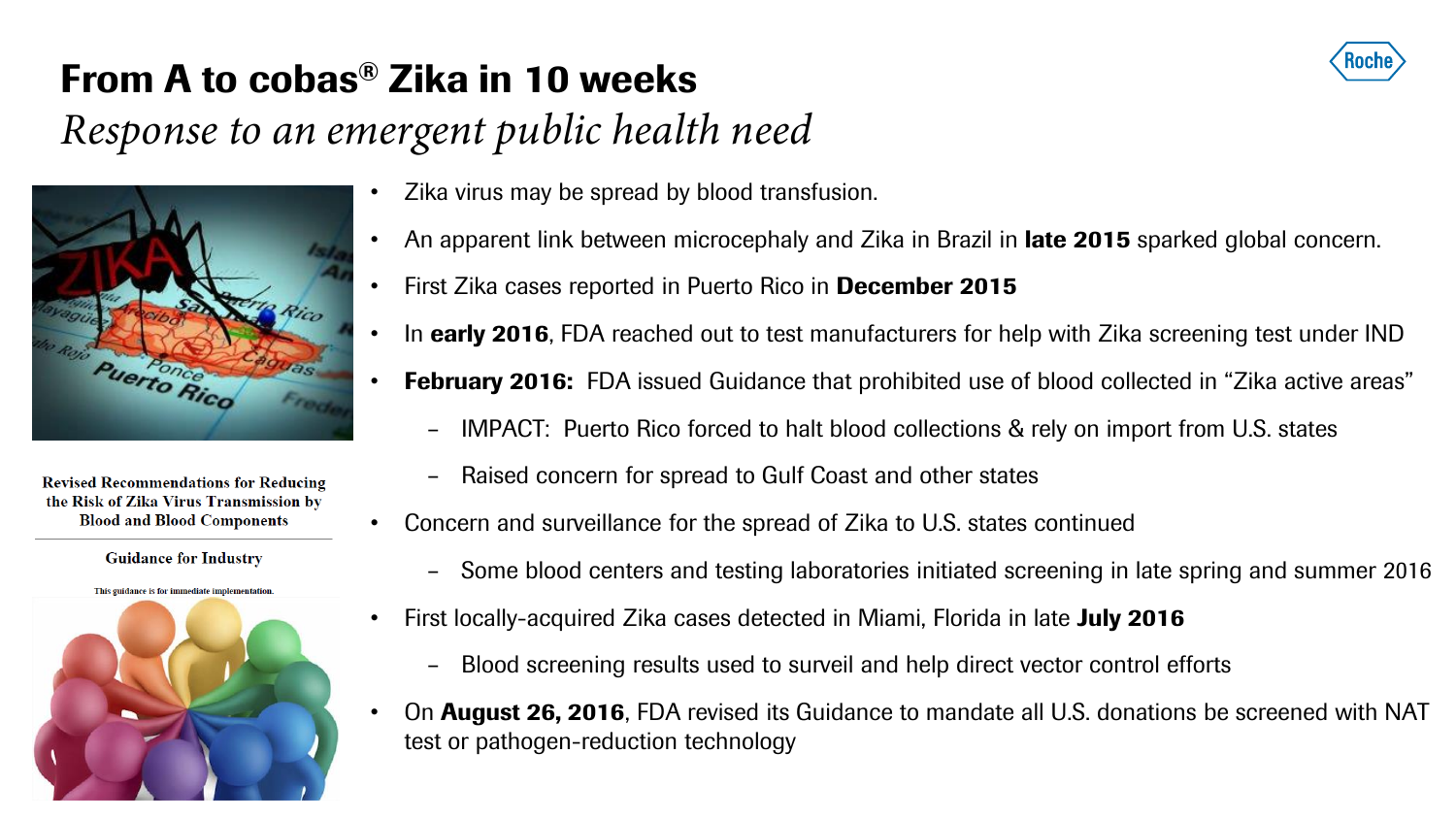

## **From A to cobas® Zika in 10 weeks**

*Design, development & deployment in 10 weeks*

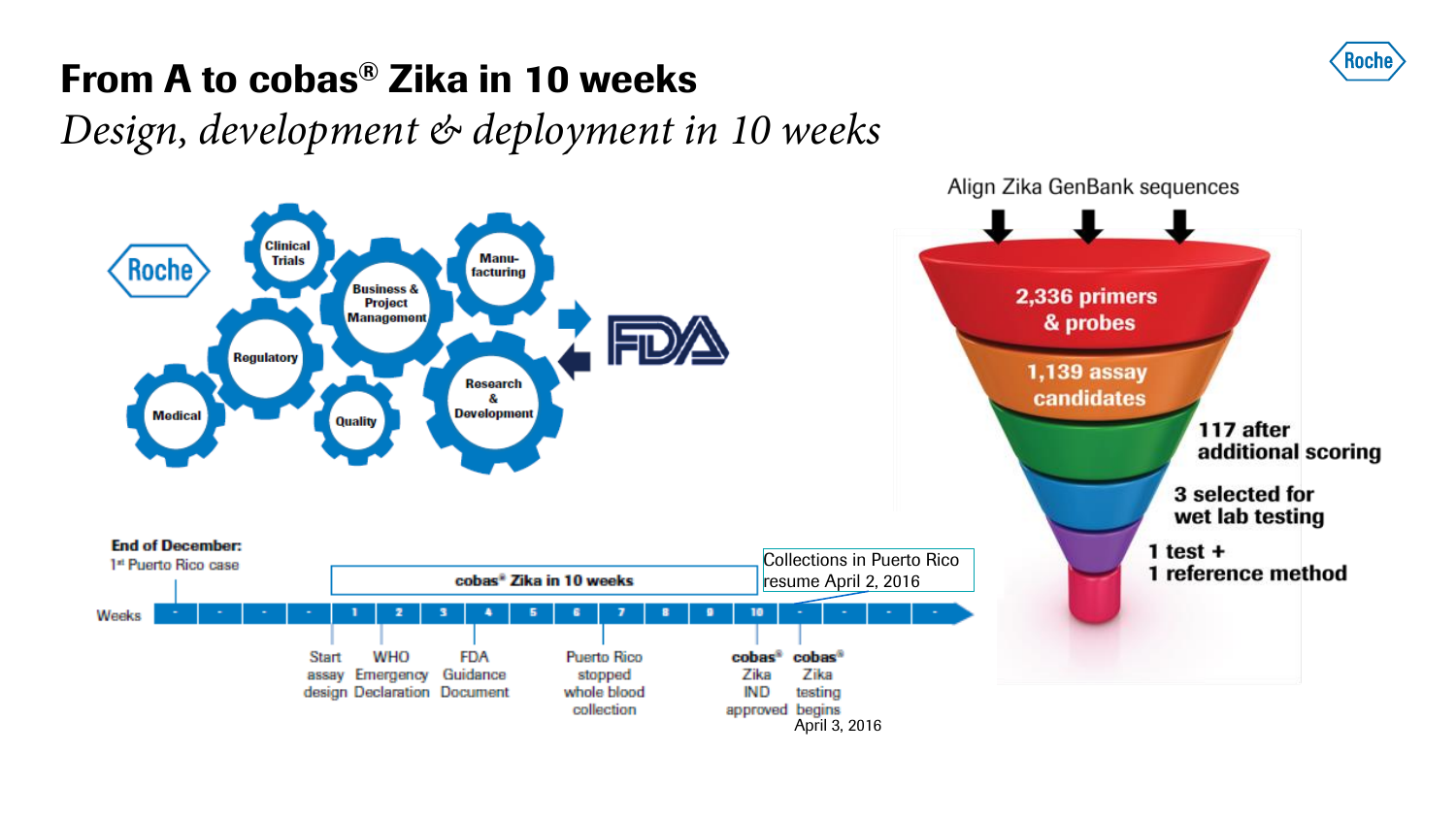## **cobas® Zika is used at 12 U.S. testing laboratories**

*More than 4 million donations screened with cobas® Zika*



|                                                                                   | <b>Number of</b><br><b>Donations</b><br>screened with<br>cobas <sup>®</sup> Zika | <b>Number of</b><br><b>Donations with</b><br><b>Evidence of</b><br><b>Zika virus</b> |  |  |  |
|-----------------------------------------------------------------------------------|----------------------------------------------------------------------------------|--------------------------------------------------------------------------------------|--|--|--|
| <b>Donations screened from April 3, 2016 through</b><br><b>September 23, 2017</b> |                                                                                  |                                                                                      |  |  |  |
| <b>Puerto Rico</b>                                                                | 111,842                                                                          | 356                                                                                  |  |  |  |
| <b>United States*</b>                                                             | 4,154,192                                                                        | 27                                                                                   |  |  |  |
| Total                                                                             | 4,265,665                                                                        | 383                                                                                  |  |  |  |
|                                                                                   |                                                                                  |                                                                                      |  |  |  |

\*Includes donations collected in the 50 U.S. states or at U.S. military facilities around the world.

- BLA submitted to FDA in April 2017
- Currently under FDA review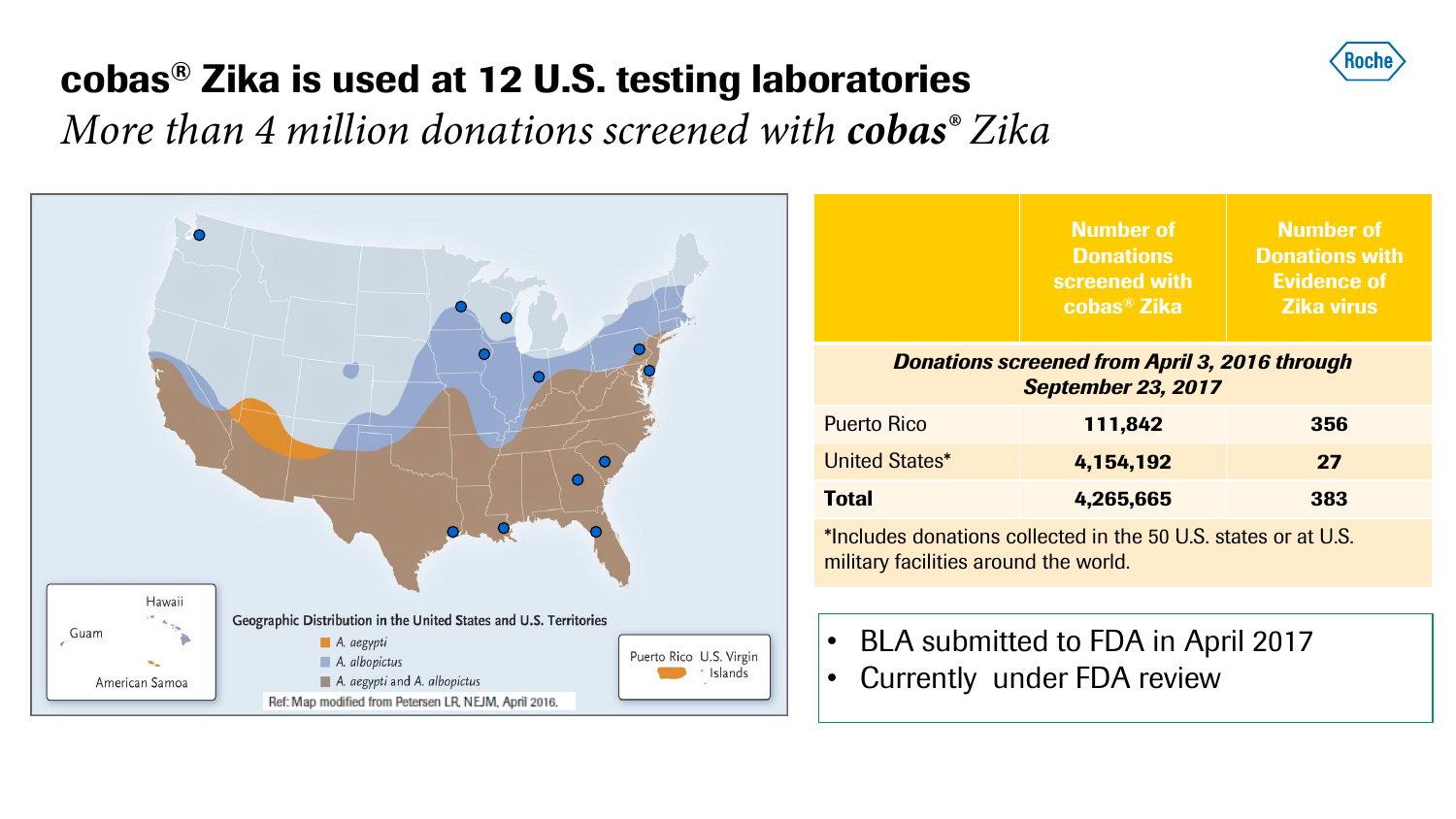## **Thoughts for the workshop**



#### **Market:**

- market need and demand -> actionable result
- point of care vs. central lab; especially in low income countries

#### **Assay development and validation**

- access to samples, especially for new infectious threats
- pathogen and resistance information (e.g. sequences, resistances, mutations)
- variety of relevant specimen (blood, saliva, stool, sputum, BAL, nasal / nasopharyngeal / throat swab, urine, vaginal swab, …)
- time is critical, but assays have to be safe and effective, high validation efforts